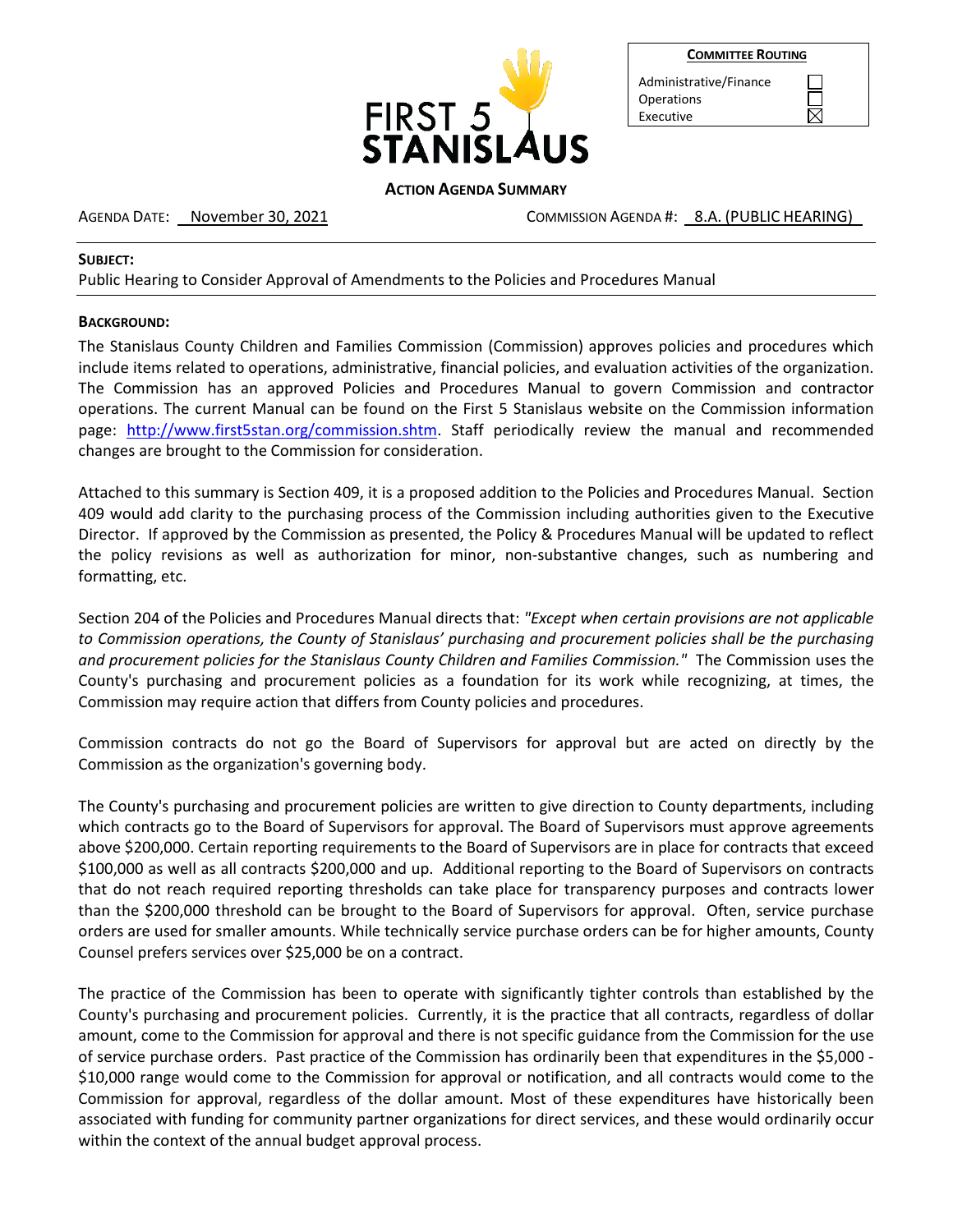With the approval of the Commission's new Strategic Plan in December 2018, the Commission directed staff to implement new strategies, goals and activities. Prior to that time, the primary role of the Commission as a funder for community organizations afforded a fairly consistent platform to implement contracts on an annual basis to support this purpose. The new Strategic Plan brought changes in the roles for the Commission as well as the work being directed. Eight major strategies with 42 activities to advance this work were approved as part of the Strategic Plan. Implementation of the various activities needed to advance these major strategies requires new and different actions on the part of staff, developing new collaborations and leveraging partnerships and resources. Often, new contracts and service purchases orders are needed to advance the work that has been directed through the approved Strategic Plan and annual budget. While Commission staff extend their best efforts to have contracts and service purchase orders ready at the time of annual budget approval for the Commission, there are many times when work evolves throughout the year, or contractors or vendors have not yet been identified at the time the budget has been approved, although the work itself is funded in the approved budget. The resulting impact is that implementation of work can be delayed depending on the meeting schedule of the Commission, and items that are very small relative to the entirety of the Commission's budget can slow operations as a result of time invested in creating agenda items, confusion over which items should be coming to the Commission for approval, and what authorities are in place for staff on these smaller items.

Due to the changing context of the work of the Commission which now requires new efforts to implement the strategies and activities of the Commission, current practices are creating a barrier to efficient operations and additional clarity is needed. Changes to practices are being recommended that would allow for more efficient operations and implementation of the work of the Commission, while maintaining strong internal controls and public transparency. If implemented, these recommendations would continue to ensure significantly tighter spending thresholds are in place than required under the County purchasing and procurement policies.

In order to create more efficient government operations, additional process clarity, and strengthened internal controls, it is recommended the Commission authorize the Executive Director (E.D.) to:

- Delegate signature authority in the absence of the E.D. to the Commission Chair or Vice Chair (in the absence of the Chair) for contracts
- Negotiate and execute contracts for administrative and operational expenditures, including service purchase orders, not to exceed \$20,000 per contract, purchase order, or service purchase order

It is also recommended the Commission authorize:

- Contracts not brought to the Commission for approval will be now be signed by the E.D. and the Chair, or Vice Chair (in the absence of the Chair)
- Executed contracts over \$5,000 will be reported to the Commission

These recommendations appear in the attached Section 409 that is recommended for approval to be incorporated into the Policies and Procedures Manual. If approved, these processes would *not* change the current practice where expenditures requiring additional appropriations for the legal budget would be brought to the Commission for action.

### **STAFF RECOMMENDATIONS:**

- 1. Conduct a public hearing on the recommended revisions to the Policies and Procedures Manual
- 2. Adopt the Policies and Procedures changes as presented
- 3. Authorize staff to make minor, non-substantive changes to the Policies and Procedures Manual and to place the Manual on the First 5 Stanislaus website

## **FISCAL IMPACT:**

The recommended policy change provides authorization to sign agreements wherein budgetary provisions have already been included in the Commission-approved budget; any agreements requiring budget adjustments, regardless of amount, would continue to be brought to the Commission for approval. Approval of this item will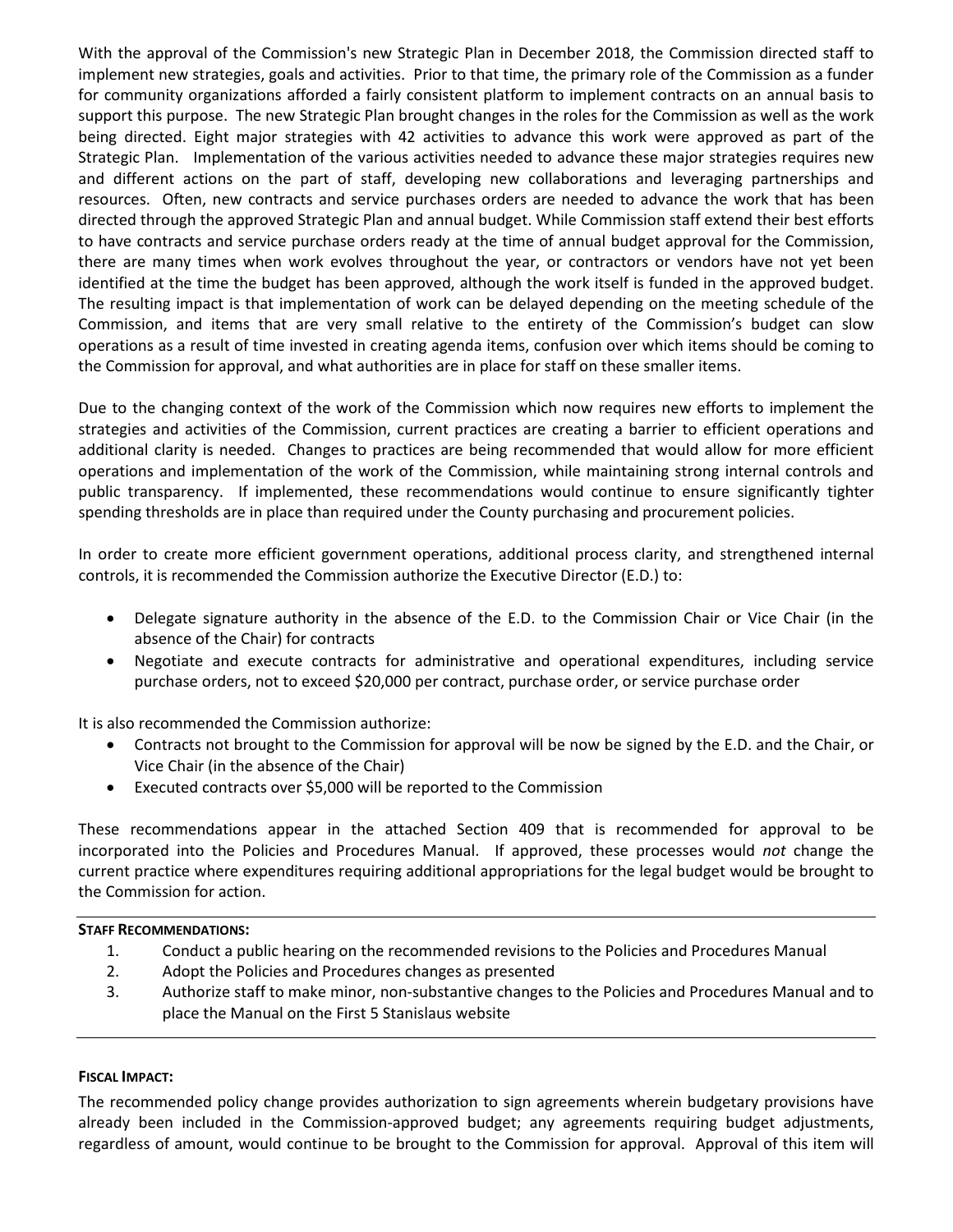provide clarity for future practices of the Commission, increase operational efficiency including reduced impacts on staff time to procure goods and services, and strengthen internal controls.

| <b>COMMISSION ACTION:</b>                                                                                                                                                                                                     |  |
|-------------------------------------------------------------------------------------------------------------------------------------------------------------------------------------------------------------------------------|--|
| On motion of Commissioner                                                                                                                                                                                                     |  |
| And approved by the following vote:                                                                                                                                                                                           |  |
|                                                                                                                                                                                                                               |  |
|                                                                                                                                                                                                                               |  |
| Excused or Absent Commissioner(s): Notified that the set of the set of the set of the set of the set of the set of the set of the set of the set of the set of the set of the set of the set of the set of the set of the set |  |
| Abstaining: Commissioner(s): Notified that the state of the state of the state of the state of the state of the state of the state of the state of the state of the state of the state of the state of the state of the state |  |
|                                                                                                                                                                                                                               |  |

| 1) | Approved as recommended. |
|----|--------------------------|
| 2) | Denied.                  |

3) Approved as amended.

Motion: \_\_\_\_\_\_\_

Attest:

Kellie Edwards – Confidential Assistant IV